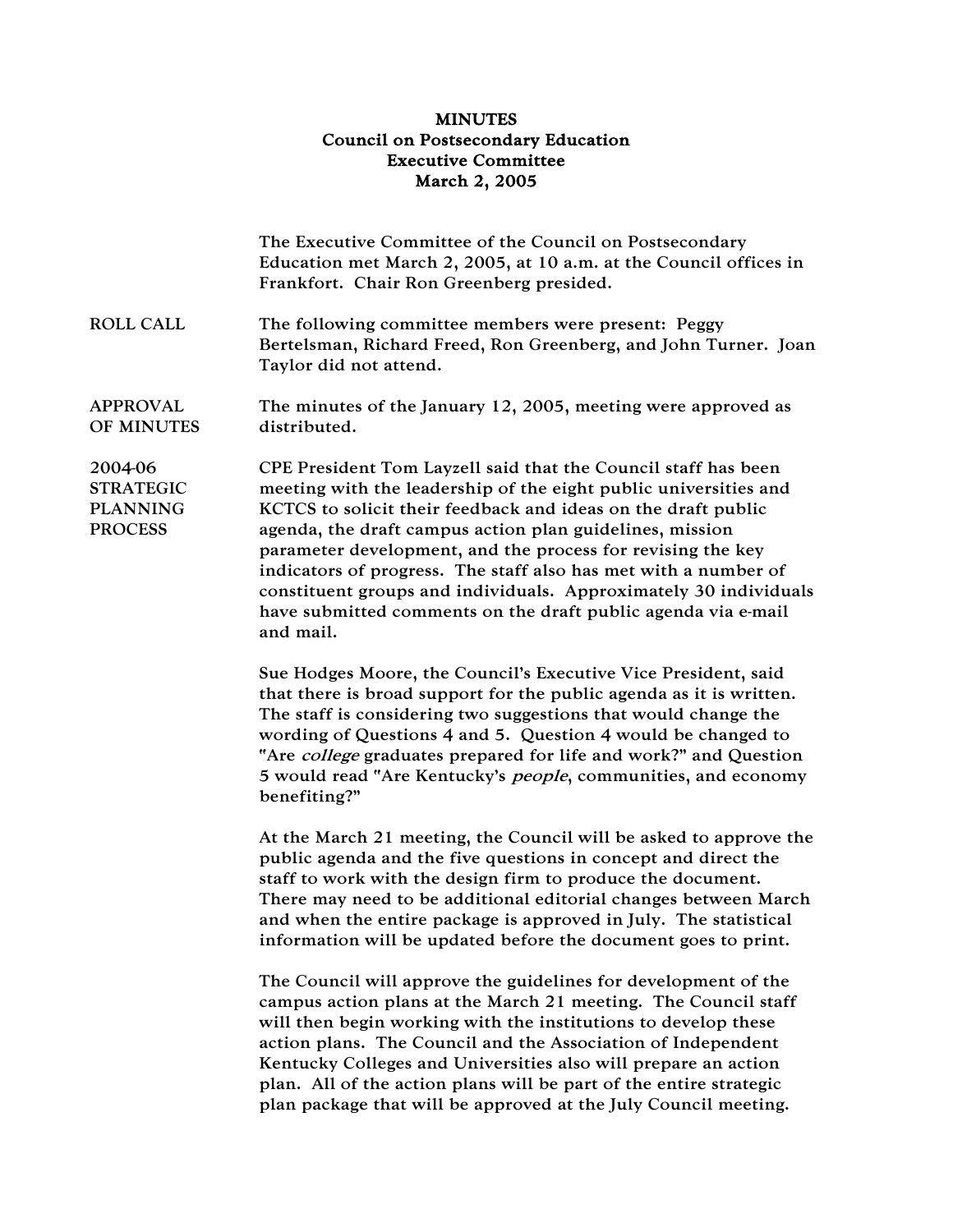The Council staff will work with the independent sector to develop some accountability measures.

As part of the development of the campus action plans, the Council staff will work with the chief academic officers and the presidents through the spring to develop mission parameters for each of the public postsecondary institutions. These mission parameters should distinguish the institutions from one another. The parameters should: 1) be consistent with House Bill 1 goals and other relevant statutes, 2) recognize each institution's role in the system, 3) identify common elements of similar institutions, and 4) collectively address the needs of the Commonwealth as articulated in the public agenda for Kentucky's postsecondary education system. The Council has established five categories of mission parameters: 1) program characteristics, 2) student characteristics, 3) area of geographic responsibility, 4) research, and 5) stewardship responsibilities. The Council will approve the mission parameters in July.

Another part of the campus action plans is the priorities for action section. This will be a listing of the institution's highest priority initiatives and activities over the period 2005-2010 that respond to each of the five questions. In selecting its priorities for action, the institution should first review carefully the information outlined under each question in the public agenda. Next, the institution should consider the needs and challenges of those it serves, the summaries of the regional forums, the Council's annual accountability report, current strengths and weaknesses as reflected in the institution's own strategic plan, and other campus data. The institution should keep in mind the guiding principles in the public agenda: work together, be good stewards, close the gaps, and be accountable. Each campus action plan should have no more than 30 total priorities for action.

The key indictors of progress section of the campus action plan will list the indicators that the Council will use to monitor the institution's contribution to the advancement of the public agenda and House Bill 1 goals. A Key Indicator Advisory Group, which includes institutional representatives, has been formed to work with the Council staff on the development of these indicators. The individual responsible for coordinating the development of the institution's priorities for action is encouraged to work closely with the institution's representative on this advisory group.

|                     | COMPREHENSIVE Dr. Layzell said that the comprehensive funding model review |
|---------------------|----------------------------------------------------------------------------|
| <b>FUNDING</b>      | continues. The staff has run the statistical model for selection of        |
| <b>MODEL REVIEW</b> | the benchmarks based on criteria approved by the Council at the            |
|                     | January meeting. The Council staff and the campuses are                    |
|                     | reviewing the output produced by the model. The Council will               |
|                     | consider the final benchmark selections at the May meeting.                |
| 2004-06             | The staff distributed an analysis of the budget bill passed by the         |
| <b>BUDGET</b>       | Senate. The House and the Senate are now in conference                     |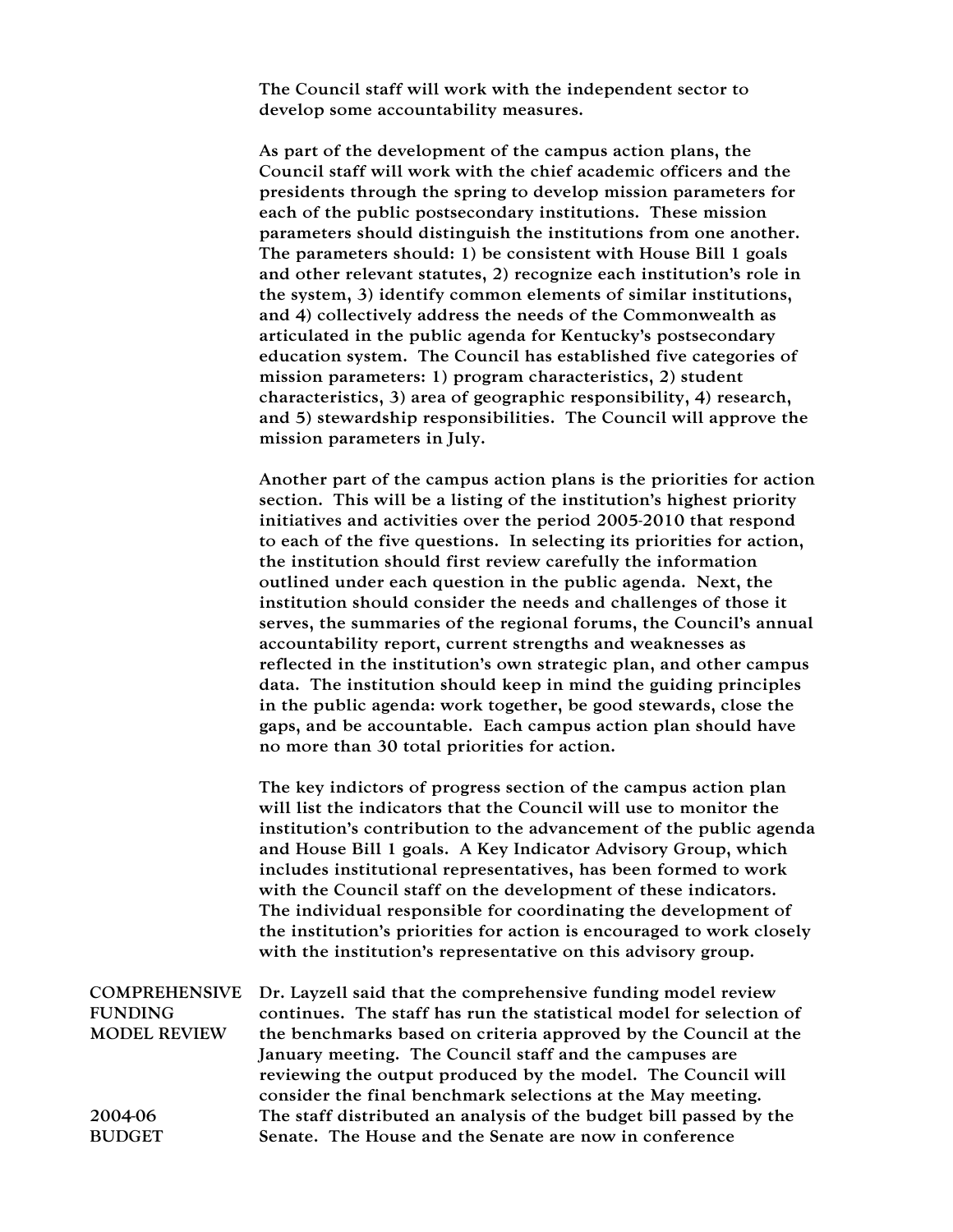| <b>UPDATE</b>                                                             | committee to discuss differences. Dr. Layzell said that there are<br>controversies over additional capital projects recommended for<br>funding. Dr. Layzell said that he met the previous day with the<br>chair and vice chair of the Senate Appropriations and Revenue<br>Committee and asked them to consider four things: 1) restore the<br>state funding for the two major research buildings at UK and UofL<br>to the level that the House had provided, 2) increase funding for<br>restoration of KSU's Hathaway Hall up to \$11 million, 3) provide<br>\$15 million for a capital renewal and replacement pool, and 4)<br>include a \$75 million agency bond pool. Dr. Layzell said that<br>there is controversy about a UK practice facility. The Executive<br>Committee asked Dr. Layzell to convey to the appropriate<br>individuals that this is a not a project recommended by the<br>Council and that the Council feels that there are better uses for<br>that money in other areas. |
|---------------------------------------------------------------------------|---------------------------------------------------------------------------------------------------------------------------------------------------------------------------------------------------------------------------------------------------------------------------------------------------------------------------------------------------------------------------------------------------------------------------------------------------------------------------------------------------------------------------------------------------------------------------------------------------------------------------------------------------------------------------------------------------------------------------------------------------------------------------------------------------------------------------------------------------------------------------------------------------------------------------------------------------------------------------------------------------|
| <b>WICHE</b><br>PROJECT AND<br><b>AFFORDABILITY</b><br><b>STUDY</b>       | Kentucky was chosen for participation in a multi-year project<br>being undertaken by the Western Interstate Commission on Higher<br>Education funded by the Lumina Foundation. The project,<br>CHANGING DIRECTION: Integrating Higher Education Financial<br>Aid and Financing Policy, will examine how to structure financial<br>aid and financing policies and practices to maximize participation,<br>access, and success for all students. WICHE's primary partners in<br>the project are the Center for Policy Analysis at the American<br>Council on Education, National Conference of State Legislatures,<br>and the State Higher Education Executive Officers. Paul<br>Lingenfelter of SHEEO will provide additional details regarding<br>this project to the Affordability Policy Group and the full Council<br>at the March 21 meeting.                                                                                                                                                 |
|                                                                           | The Council awarded JBL Associates, Inc., the contract to conduct<br>the detailed affordability study that will be a fundamental<br>component of Kentucky's participation in the WICHE project. The<br>two lead researchers are John Lee (president of JBL Associates) and<br>Watson Scott Swail (president of the Educational Policy Institute).<br>Both will address the Affordability Policy Group and the full<br>Council on March 21 concerning the details and overview of the<br>study.                                                                                                                                                                                                                                                                                                                                                                                                                                                                                                    |
| 2005<br><b>LEGISLATIVE</b><br><b>SESSION</b>                              | A list of bills related to postsecondary education being considered<br>by the 2005 legislative session was distributed.                                                                                                                                                                                                                                                                                                                                                                                                                                                                                                                                                                                                                                                                                                                                                                                                                                                                           |
| <b>IEG SPRING</b><br><b>BOARD</b><br><b>DEVELOPMENT</b><br><b>SEMINAR</b> | The second spring board development seminar sponsored by the<br>Institute for Effective Governance will be held May 22 and 23 at<br>the Lexington Marriott Griffin Gate. The staff is beginning work<br>on the agenda. Many of the policy issues embedded in the new<br>public agenda (e.g., research and commercialization, stewardship<br>of place, affordability) will be the focus of the discussion. This<br>discussion should help raise the "IQ" of board members and<br>Kentuckians in general about the importance of these policy<br>issues. Plans are underway to bring together national experts that<br>have the subject matter expertise with individuals across the                                                                                                                                                                                                                                                                                                                |